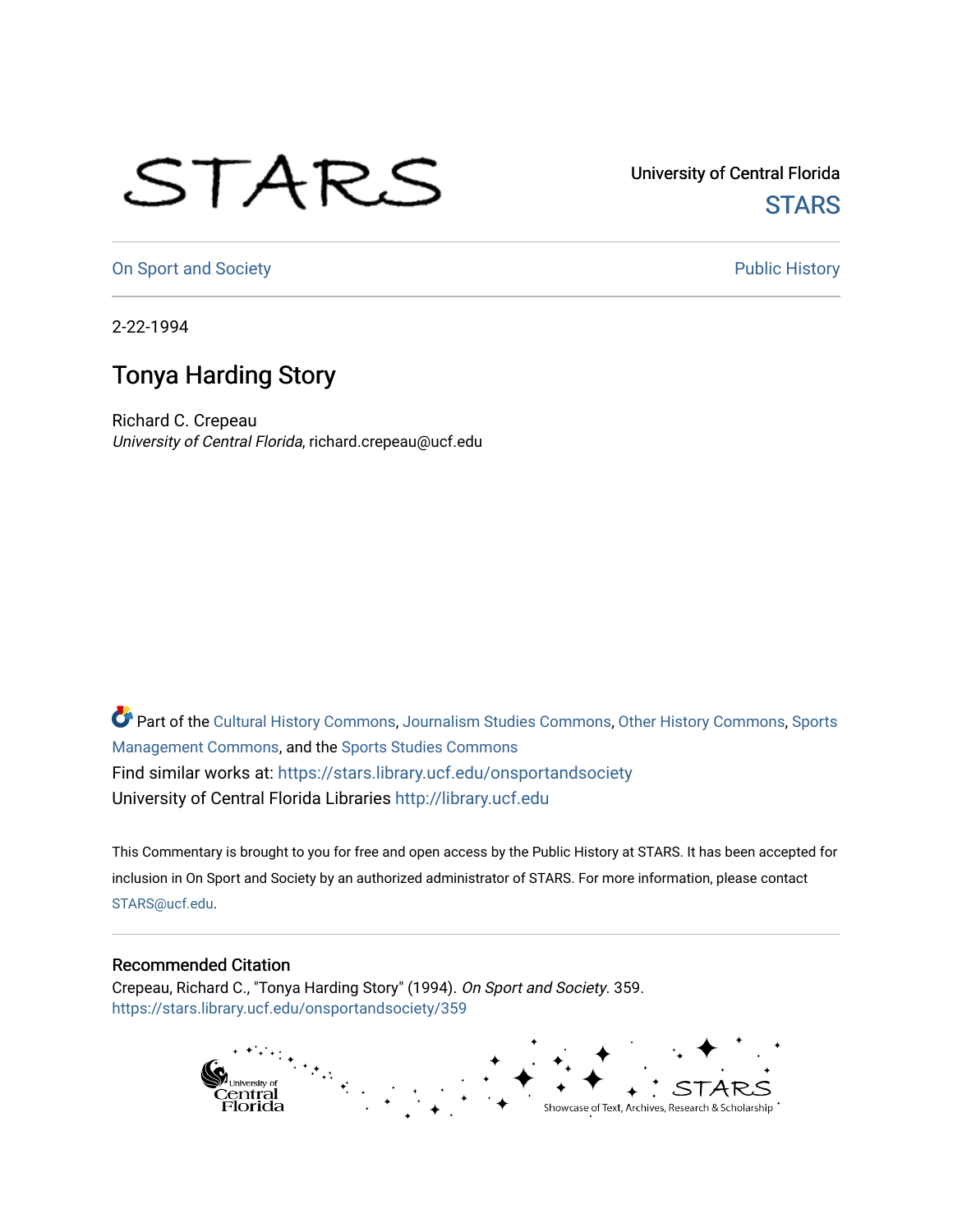## SPORT AND SOCIETY FOR ARETE February 22, 1994

If you have been waiting for the other shoe to drop, the sounds being heard over the last week are starting to resemble an avalanche at the Tom MacCann factory. I'm talking, of course, about the Tonya Harding Story, or is it the Nancy Kerrigan Story, or perhaps the Three Stooges meet Tonya.

It has produced some incredible rhetoric, massive amounts of hypocrisy, and no small load of lies. One gets the feeling that if the truth were suddenly to be revealed, no one within the sound of an American television set, would be able to recognize it.

Although Nancy Kerrigan was clearly the early star of the show, that role has diminished. The wounded skater appeared on the cover of news and schlock magazines, uttering the now famous words, "Why me?" The answer is obvious.

Then there are all those wonderful people out there who insist that what is at stake is the American system of justice. "She is innocent until proven guilty." "She can not be denied due process," "She has constitutional rights." Since when has this become an issue for the public?

On a daily basis we are ready to hang people on the simple basis of their arrest. Supreme Court judges have been denounced from the pulpit, the pundit's corner, and the street corner for suggesting that those charged with a crime have any rights at all. Earl Warren became the object of impeachment for his role in the Miranda decision. This point of view was best summarized by an assistant District Attorney in Portland who a week ago said, hey, everyone is presumed innocent, until we make an arrest. Wow, where did he learn his constitutional law?

But it is the U.S.O.C. officials who have distinguished themselves above all others. The President of the U.S.O.C. worried aloud recently about whether Tonya Harding was the sort of person who should be representing America? Did she really stand for what America stands for? He said he wanted to be sure that America sends it finest young men and women to the Olympics, that the American team must give the proper image. What is this guy talking about? What team? The Olympics isn't a team sport? It's about individual athletic excellence, not national excellence. It's about athletic achievement, not proper image. It's about money.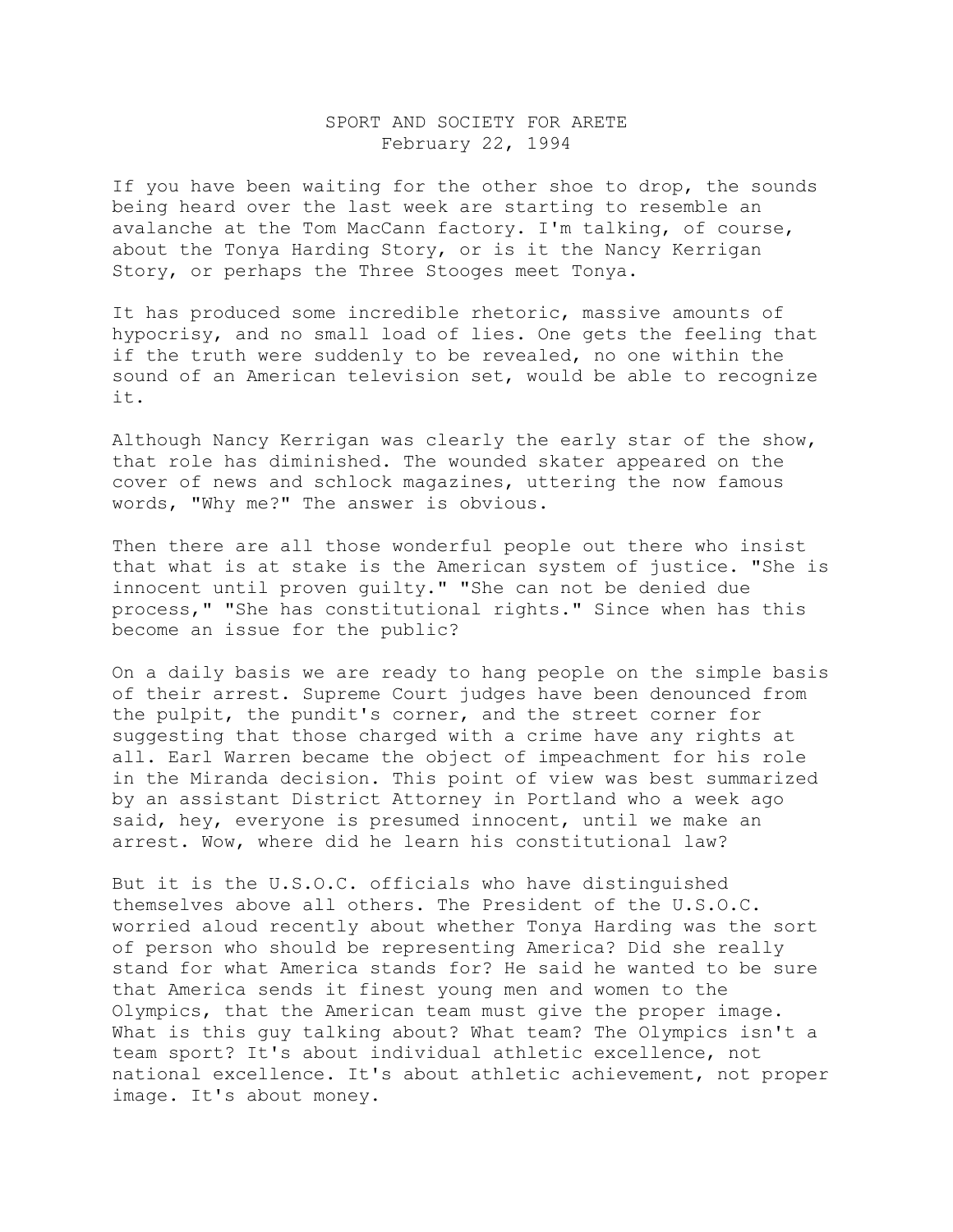Then there was the anonymous U.S.O.C. official who said of the Harding group, "But, they're all so, so, you know, common." Ah yes. That really is Tonya Harding's problem isn't it. She comes out of the great unwashed mass. She doesn't have the designer clothes, nor the designer image. She smokes, drinks, shoots pool and swears like a sailor. She is white trash, and should not even be near a sport whose image is so highly polished as is figure skating.

It is one of those Olympic Sports that reeks of class consciousness, smugness, and nouveau-riche pretension. Harding has too much grease and not enough ruffles to suit the figure skating establishment. She is not a little princess, or an elegant lady, but just a tough kid who was foolish enough to think that achievement was more important than social class in America. It is not, and that is one of the primary lessons to be learned from this dirty little story.

And what of image? Doesn't the U.S.O.C. have a convicted felon as a key member, and hasn't he made significant contributions to the development of figure skaters? This may explain why he has not had much time to fire Yankee managers recently.

Then there is Tonya Harding herself. Her credibility was never too high and she did it further damage last week when she admitted that she had after-the-fact knowledge of the conspiracy. Then in one of most disingenuous scenes since Richard Nixon claimed he was not a crook, she said that all she ever wanted was to win a gold medal for her country. She was much more honest a week earlier when she said all she wanted to do was to kick Kerrigan's butt at Lilihammer, and when she speculated that Meg Ryan should play her in the TV movie. And there will be one.

Now a deal has been cut with Jeff Gillooly, he'll be played by Eric Roberts. He pleaded guilty to rackateering including perjury. And we are told that he is a reliable witness, who will prove Harding's guilt. The prosecutors better have something more than the testimony of a perjurer and abusive spouse.

And finally comes this odd twist to the story. Nike CEO Philip Knight has donated \$25,000 to create a Tonya Harding Defense Fund. It is purely an altruistic move. It has nothing to do with the fact that Reebok has Kerrigan under contract, and that Reebok beat out Nike as the Official Olympic Sponsor at